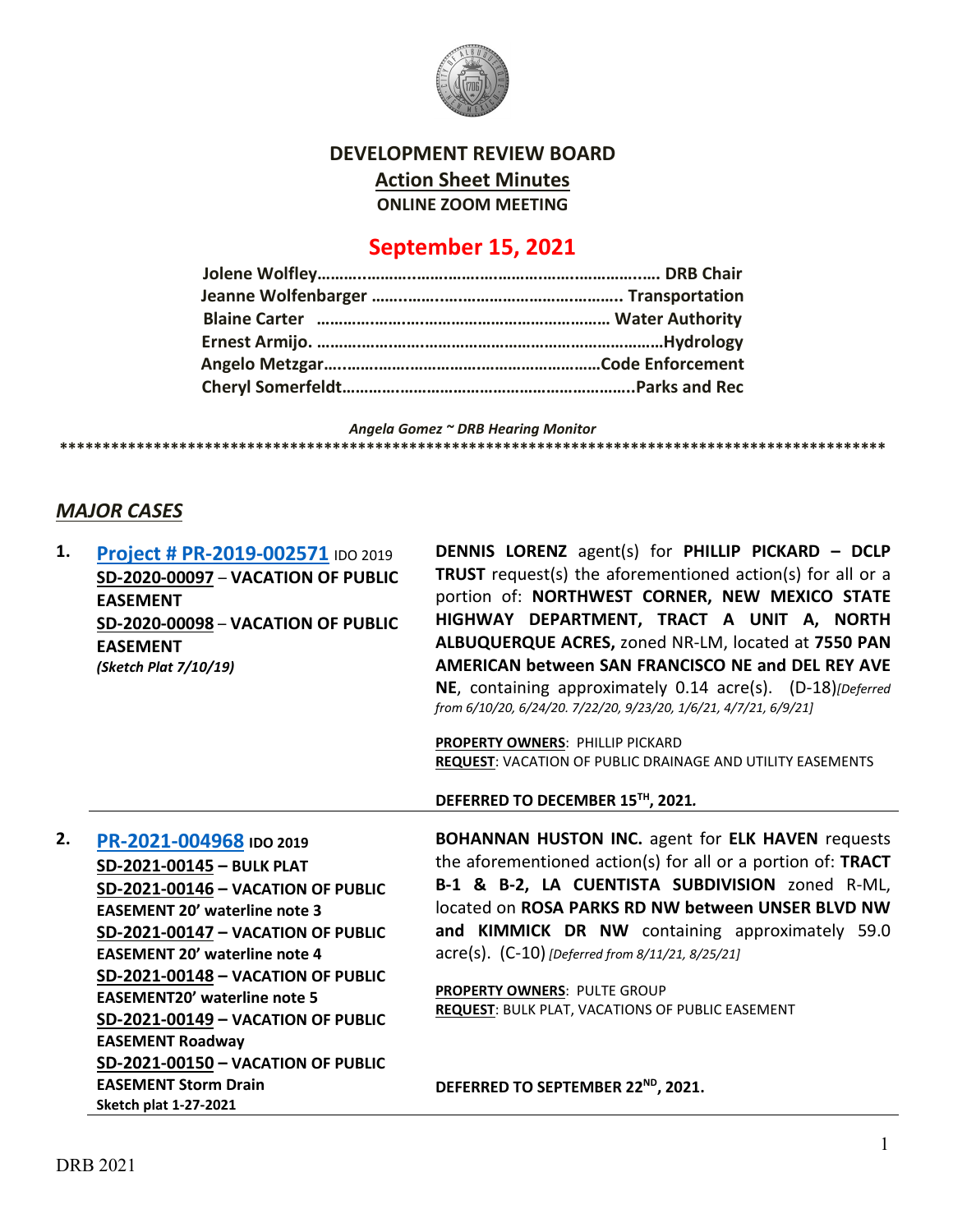| 3. | PR-2020-004138 IDO 2019<br>SD-2021-00151 - PRELIMINARY PLAT<br><b>Sketch plat 3-10-2021</b> | HUITT-ZOLLARS INC. - SCOTT EDDINGS agent for QUESTA<br>ORO, LLC - TIM<br><b>MCNANEY</b> requests<br>DEL<br>the<br>aforementioned action(s) for all or a portion of: TRACT 3 &<br>A-1-A-4, MESA DEL SOL INNOVATION PARK zoned PC,<br>located between SAGAN LOOP and DE KOONING LOOP<br>containing approximately 22.0366 acre(s). (R-15) {Deferred<br>from 8/11/21]<br>PROPERTY OWNERS: QUESTA DEL ORO LLC / MDS INVESTMENTS<br>REQUEST: SINGLE FAMILY RESIDENTIAL SUBDIVISION ON TRACT A-1-A-<br>3. TRACT A-1-A-4 SPLIT FOR EXTENSION OF DEIKENBORN DRIVE<br>DEFERRED TO SEPTEMBER 29TH, 2021. |
|----|---------------------------------------------------------------------------------------------|-----------------------------------------------------------------------------------------------------------------------------------------------------------------------------------------------------------------------------------------------------------------------------------------------------------------------------------------------------------------------------------------------------------------------------------------------------------------------------------------------------------------------------------------------------------------------------------------------|
| 4. | PR-2020-004138 IDO 2019<br><b>SI-2021-00574- SITE PLAN DRB</b>                              | JEEBS AND ZUZU LLC agent for MESA APARTMENTS LLC<br>requests the aforementioned action(s) for all or a portion<br>of: TRACT A-4, MESA DEL SOL INNOVATION PARK zoned<br>PC, located on UNIVERSITY BLVD and BOBBY FOSTER RD SE<br>containing approximately 14.45 acre(s). (R-15 & R-16)<br>[Deferred from 5/19/21, 5/26/21, 6/23/21, 7/14/21, 7/28/21, 8/18/21, 9/1/21]<br>PROPERTY OWNERS: MESA APARTMENTS LLC/MDS INVESTMENTS LLC<br><b>REQUEST:</b> SITE PLAN DRB FOR 318 UNIT MULTI-FAMILY COMPLEX                                                                                          |
|    |                                                                                             | DEFERRED TO SEPTEMBER 22ND, 2021.                                                                                                                                                                                                                                                                                                                                                                                                                                                                                                                                                             |
| 5. | PR-2020-005689 IDO 2019<br>SI-2021-00987 - SITE PLAN AMENDMENT                              | <b>CONSENSUS</b><br><b>PLANNING</b><br>INC.<br><b>LEGACY</b><br>agent<br>for<br>DEVELOPMENT & MANAGEMENT LLC (KLG 10, LLC),<br>requests the aforementioned action(s) for all or a portion<br>of: TRACT B-1-A, MESA DEL NORTE ADDITION zoned MX-<br>M, located on CONSTITUTION AVE NE, between<br>LOUISIANA BLVD NE and MESILLA ST NE containing<br>approximately 1.7414 acre(s). (J-19) [Deferred from 8/11/21,<br>8/25/21, 9/1/21]                                                                                                                                                           |
|    |                                                                                             | <b>PROPERTY OWNERS: LEGACY DEVELOPMENT &amp; MANAGEMENT LLC</b><br>(KLG 10, LLC)<br>REQUEST: 151 UNIT MULTI-FAMILY RESIDENTIAL DEVELOPMENT                                                                                                                                                                                                                                                                                                                                                                                                                                                    |
|    |                                                                                             | IN THE MATTER OF THE AFOREMENTIONED APPLICATION,<br>BEING IN COMPLIANCE WITH ALL APPLICABLE REQUIREMENTS<br>OF THE DPM AND THE IDO, THE DRB HAS APPROVED THE<br>AMENDED SITE PLAN WITH FINAL SIGN OFF DELEGATED TO<br><b>TRANSPORTATION FOR CURB RAMP CONFIGURATIONS OF THE</b><br>ACCESS-WAY, AND TO PLANNING FOR SOLID WASTE<br>SIGNATURE.                                                                                                                                                                                                                                                  |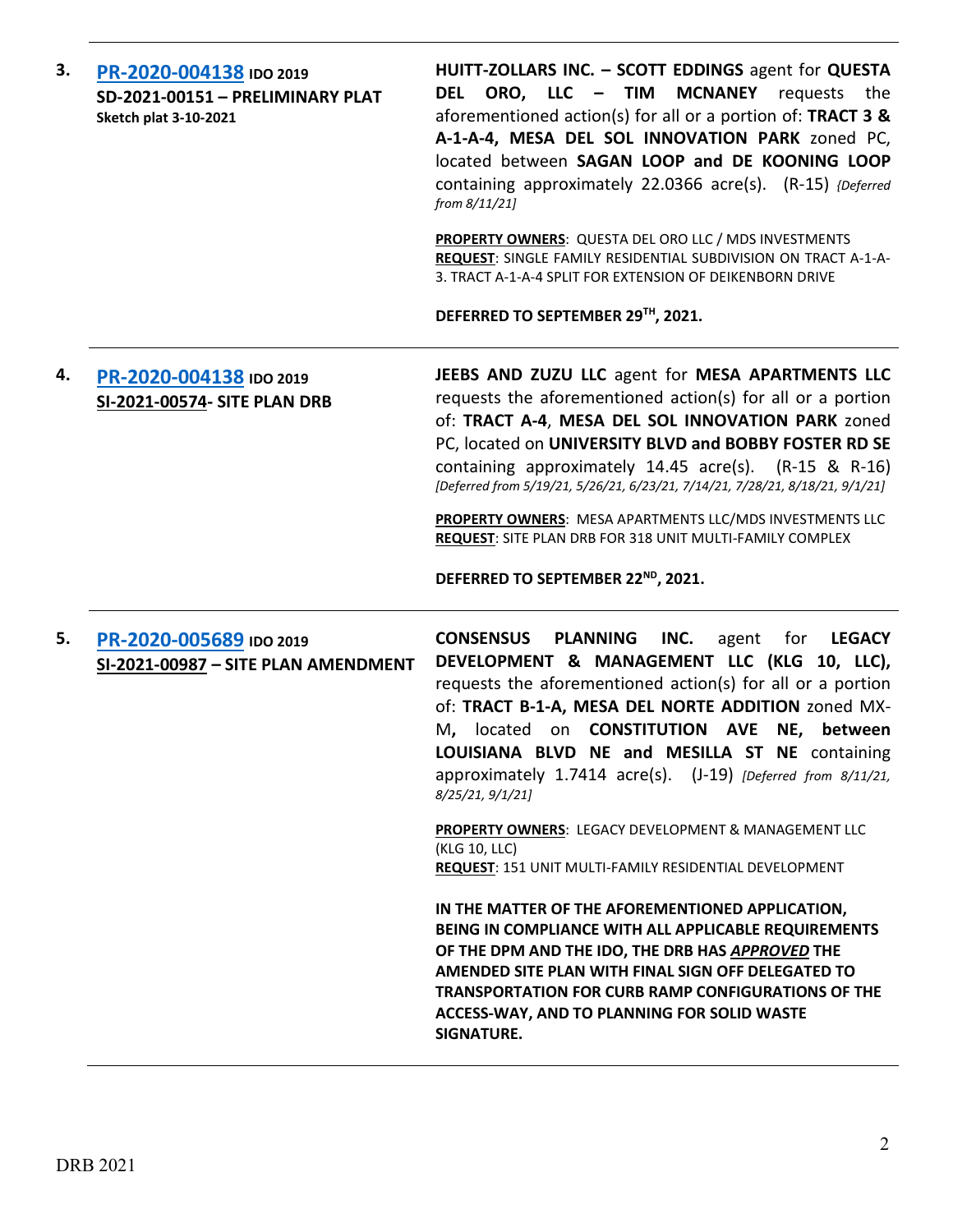| 6. | PR-2020-004457 IDO 2019<br>SD-2021-00025 - PRELIMINARY PLAT<br>VA-2021-00033 - WAIVER<br>VA-2021-00034 - TEMPORARY DEFERRAL<br><b>OF SIDEWALK</b>                                                                                                                                                                                              | RIO GRANDE ENGINEERING agent for BARBARA MUELLER<br>request(s) the aforementioned action(s) for all or a portion<br>of TRACT 22 VOLCANO CLIFFS SUBD UNIT 6<br>LOT 22,<br>VOLCANO CLIFFS UNIT 6 zoned RA-1, located on QUIVIRA<br>DR between VISTA VIEJA AVE and RETABLO RD containing<br>approximately 6.0 acre(s). (D-9)[Deferred from 3/3/21, 5/26/21,<br>7/21/21, 7/28/21, 8/25/21]<br>PROPERTY OWNERS: MUELLER BARBARA A<br>REQUEST: PRELIMINARY PLAT, VARIANCE, TEMP SIDEWALK DEFERRAL<br>DEFERRED TO SEPTEMBER 22 <sup>ND</sup> <sup>2021</sup> .                                                                                                          |
|----|------------------------------------------------------------------------------------------------------------------------------------------------------------------------------------------------------------------------------------------------------------------------------------------------------------------------------------------------|------------------------------------------------------------------------------------------------------------------------------------------------------------------------------------------------------------------------------------------------------------------------------------------------------------------------------------------------------------------------------------------------------------------------------------------------------------------------------------------------------------------------------------------------------------------------------------------------------------------------------------------------------------------|
| 7. | PR-2021-005019 IDO 2019<br>(AKA: PR-2020-003259)<br>SD-2021-00110 - VACATION OF PUBLIC<br><b>EASEMENT</b><br>SD-2021-00109 - PRELIMINARY/FINAL<br><b>PLAT</b>                                                                                                                                                                                  | CSI - CARTESIAN SURVEY'S INC. agent for PAY AND SAVE<br>request(s) the aforementioned action(s) for all or a portion<br>of TRACT A-2, TRACT A LOTS 1-5 AND 11-17, LANDS OF<br>M.S.T & T, FURR'S PROPERTIES INC.; RIVERA PLACE, zoned<br>MX-M, located at 4701 4TH ST NW between GRIEGOS RD<br>NW and PALO DURO AVE NW, containing approximately<br>3.3677 acre(s). (F-14)[Deferred from 6/9/21, 6/16/21, 6/30/21, 7/14/21,<br>7/21/21, 8/18/21]<br><b>PROPERTY OWNERS: PAY AND SAVE, INC</b><br>REQUEST: COMBINE 15 EXISTING PARCELS INTO ONE PROPOSED<br>TRACT, VACATE PUBLIC EASEMENT, GRANT PUBLIC EASEMENT<br>DEFERRED TO SEPTEMBER 22 <sup>ND</sup> , 2021. |
| 8. | PR-2021-005414 IDO 2019<br>SI-2021-01031 - SITE PLAN<br>SD-2021-00136 - PRELIMINARY PLAT<br>SD-2021-00137 - VACATION OF PUBLIC<br><b>EASEMENT 90' Drainage</b><br>SD-2021-00138 - VACATION OF PUBLIC<br><b>EASEMENT 10' Utility</b><br>SD-2021-00139 - VACATION OF PRIVATE<br><b>EASEMENT 40' x 30' Access</b><br><b>Sketch plat 5-12-2021</b> | TIERRA WEST, LLC agent for LA MAME LLC requests the<br>aforementioned action(s) for all or a portion of: TRACT F-4-<br>A PLAT OF TRACTS F-3-A, F-4-A & F-6-A, ATRISCO<br>BUSINESS PARK UNIT 3 zoned MX-M, located at 441 & 457<br><b>COORS BLVD between COORS BLVD NW and BLUEWATER</b><br><b>RD NW</b> containing approximately 8.94 acre(s). $(1-10)$ [8/4/21,<br>8/25/21<br>PROPERTY OWNERS: LA MAME, LLC<br><b>REQUEST: DRB SITE PLAN, PRELIMINARY PLAT, VACATION ACTIONS</b>                                                                                                                                                                                |
|    |                                                                                                                                                                                                                                                                                                                                                | DEFERRED TO OCTOBER 20TH, 2021.                                                                                                                                                                                                                                                                                                                                                                                                                                                                                                                                                                                                                                  |

# *MINOR CASES*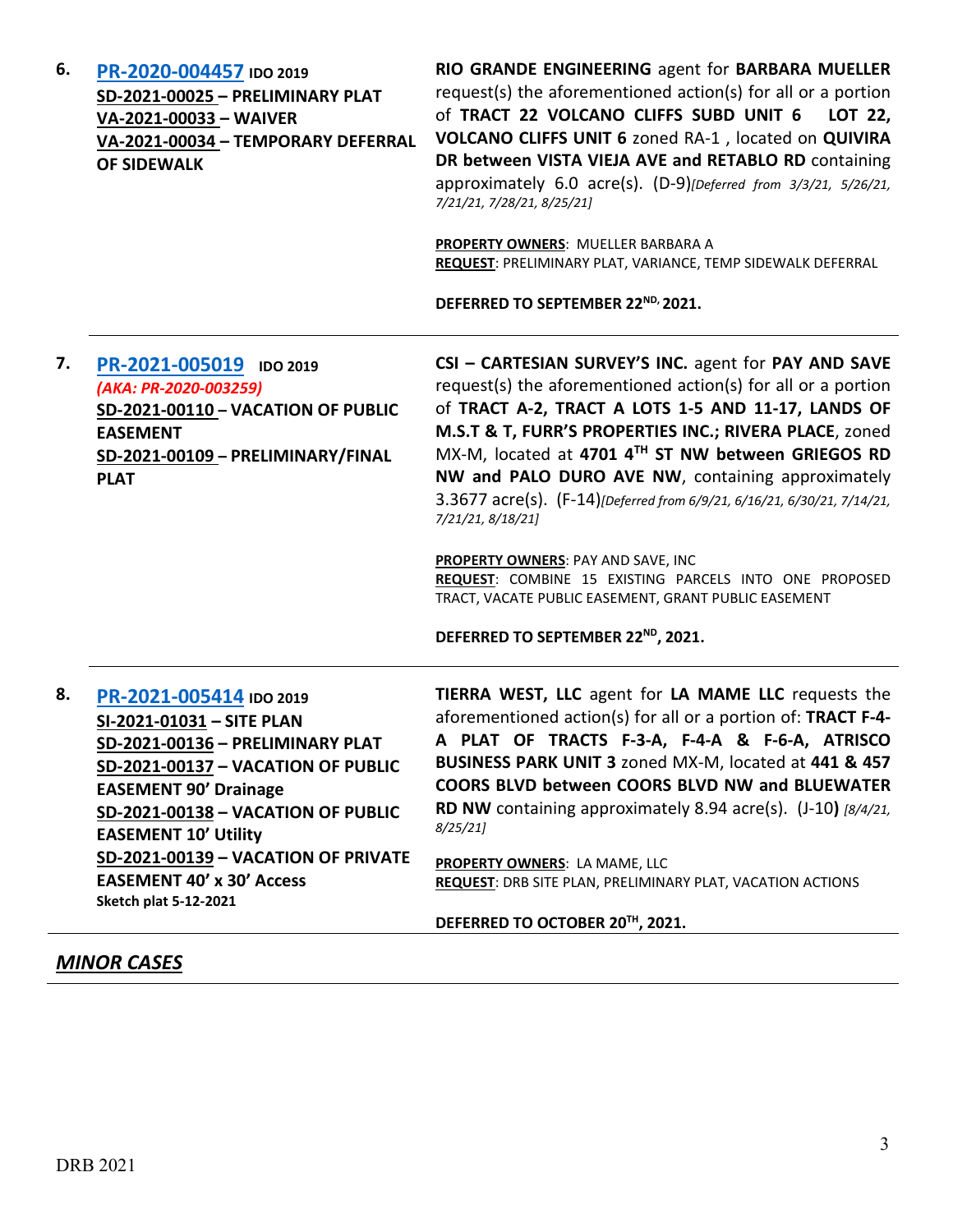| 9.  | PR-2021-005222 IDO 2019<br>SI-2021-01237 - EPC SITE PLAN<br><b>SIGN OFF</b> | TIERRA WEST, LLC agent for WESTERN HIILS INVESTMENTS<br>LLC requests the aforementioned action(s) for all or a<br>portion of: TRACT C-4-A PLAT OF TRACTS C3A, C3B, C3C,<br>C4A, SEVEN BAR RANCH zoned NR-BP, located at 3615<br>HWY 528 between CALLE CUERVO NW and HWY 528<br>containing approximately 1.99 acre(s). (A-14)[Deferred from<br>8/18/21<br>PROPERTY OWNERS: WESTERN HILLS INVESTMENTS LLC<br>REQUEST: FINAL SIGN OFF OF EPC SITE PLAN |
|-----|-----------------------------------------------------------------------------|-----------------------------------------------------------------------------------------------------------------------------------------------------------------------------------------------------------------------------------------------------------------------------------------------------------------------------------------------------------------------------------------------------------------------------------------------------|
|     |                                                                             | DEFERRED TO SEPTEMBER 22 <sup>ND</sup> , 2021.                                                                                                                                                                                                                                                                                                                                                                                                      |
| 10. | PR-2021-005371 IDO 2020<br>SD-2021-00186 - PRELIMINARY/FINAL<br><b>PLAT</b> | CSI - CARTESIAN SURVEYS, INC. agent for HOMEWISE, INC.<br>requests the aforementioned action(s) for all or a portion<br>of: LOTS 5 & 6, UTE ADDITION zoned R1-D, located at 3534<br>& 3536 UTE RD NW between 50TH ST NW and 47TH ST NW<br>containing approximately 0.2824 acre(s). (K-11)                                                                                                                                                           |
|     |                                                                             | PROPERTY OWNERS: HOMEWISE, INC.<br>REQUEST: PLAT REVIEW FOR SUBDIVISION BY LOT LINE ADJUSTMENT<br>TO FORMALIZE A SUBDIVISION BY DEED OF LOTS 5 AND 6 OF THE UTE<br>ADMINISTRATIVE<br><b>STAFF</b><br>ADDITION,<br>WITH<br><b>REQUESTS</b><br><b>FOR</b><br>DETERMINATIONS OF SIDEWALK WIDTH AND RIGHT OF WAY WIDTH<br>FOR UTE ROAD NW                                                                                                               |
|     |                                                                             | DEFERRED TO SEPTEMBER 22 <sup>ND</sup> , 2021.                                                                                                                                                                                                                                                                                                                                                                                                      |
| 11. | PR-2020-004664 IDO 2020<br>SD-2021-00170 - PRELIMINARY/FINAL<br><b>PLAT</b> | <b>COMMUNITY SCIENCES CORPORATION agent for HOUSE</b><br>OF LIFE MINISTRIES, LLC requests the aforementioned<br>action(s) for all or a portion of: LOT 2, COORS VILLAGE<br>zoned MX-T, located at QUAKER HEIGHTS PL NW between<br>MILNE RD NW and WESTERN TRAILS NW containing<br>approximately 5.0708 acre(s). (F-11)                                                                                                                              |
|     |                                                                             | <b>PROPERTY OWNERS: HOUSE OF LIFE MINISTRIES, LLC</b><br>REQUEST: DIVIDE EXISTING TRACT 2, COORS VILLAGE INTO TWO NEW<br>TRACTS 2-A AND 2-B                                                                                                                                                                                                                                                                                                         |
|     |                                                                             | DEFERRED TO OCTOBER 27TH, 2021.                                                                                                                                                                                                                                                                                                                                                                                                                     |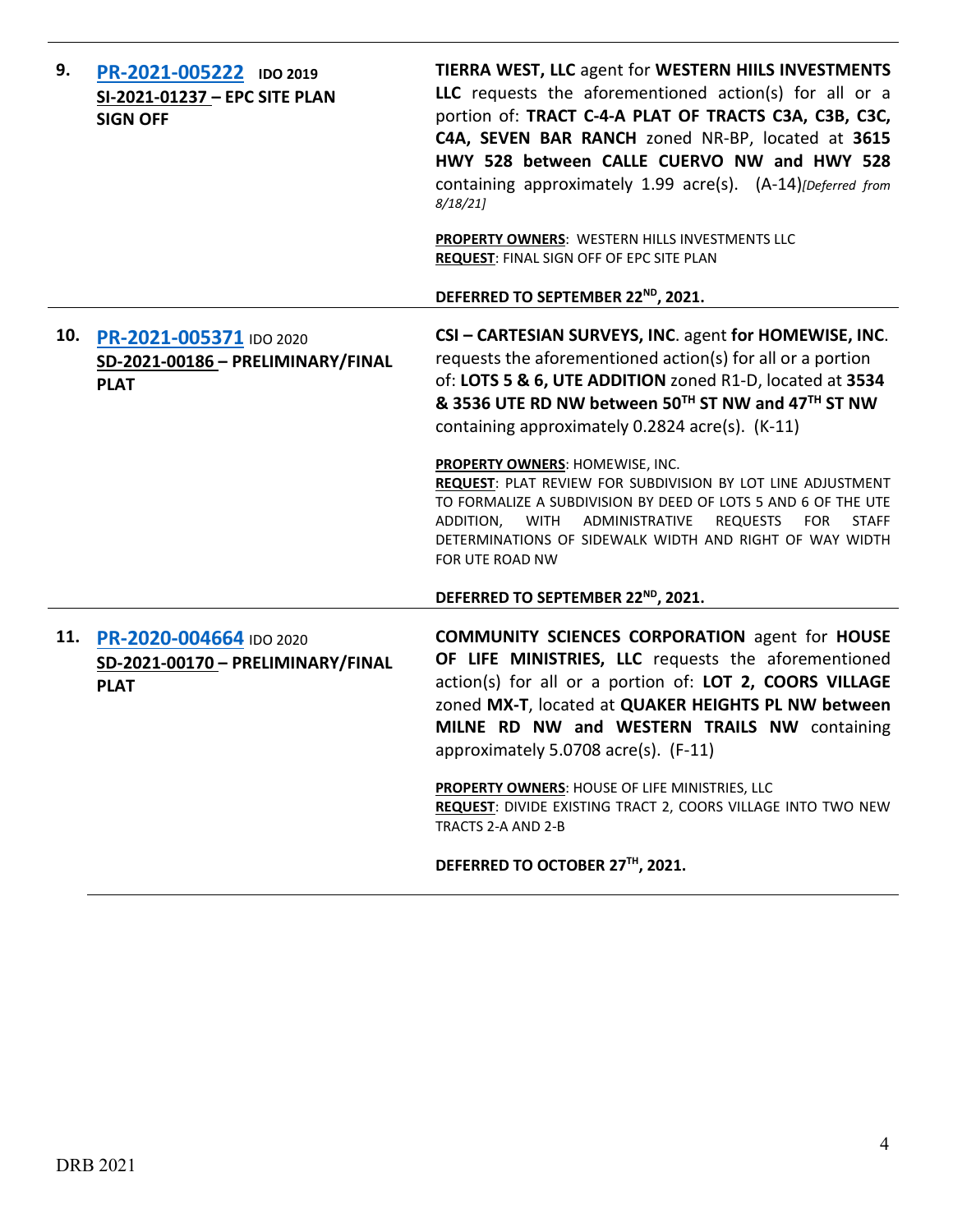| 12. | PR-2018-001217 IDO 2019<br>SD-2021-00460 - PRELIMINARY/FINAL<br><b>PLAT</b><br><b>Sketch plat 5-12-2021</b>     | ISAACSON & ARFMAN INC. agent for FOURTH STREET &<br><b>MENAUL INC.</b> requests the aforementioned action(s) for all<br>or a portion of: LOT 1-A-1-A, WALGREEN ADDITION zoned<br>MX-M, located at 300 MENAUL BLVD NW between 2ND<br>STREET NW and 4 <sup>TH</sup> STREET NW containing approximately<br>9.6037 acre(s). (H-14) [Deferred from 8/4/21]<br>PROPERTY OWNERS: FOURTH STREET & MENAUL INC<br>REQUEST: PRELIMINARY/FINAL PLAT APPROVAL<br>DEFERRED TO NOVEMBER 17TH, 2021.                                                                                                                                                                                                                                                                                                                                                                                                                                        |
|-----|-----------------------------------------------------------------------------------------------------------------|-----------------------------------------------------------------------------------------------------------------------------------------------------------------------------------------------------------------------------------------------------------------------------------------------------------------------------------------------------------------------------------------------------------------------------------------------------------------------------------------------------------------------------------------------------------------------------------------------------------------------------------------------------------------------------------------------------------------------------------------------------------------------------------------------------------------------------------------------------------------------------------------------------------------------------|
|     | 13. PR-2020-004748 IDO 2019<br>SD-2021-00152 - PRELIMINARY/FINAL<br><b>PLAT</b><br><b>Sketch plat 12-2-2020</b> | TIM SOLINSKI agent for AUI INC. requests the<br>aforementioned action(s) for all or a portion of: *62 4 ARMIJO<br>BROS ADDN LOTS 62, 63 & 64 & LOTS R, S & T & ALLEY ADJ LT, LOTS 1-5<br>ALL LOT 6 EXC A SELY PORTION BLK C OF THE MANDELL BUSINESS AND<br>RESIDENCE ADDN AND AN UNPLATTED STRIP OF LAND W OF AND ADJ<br>THERE, PORTION OF LOTS 7 & 8 BLOCK C MANDELL BUSINESS AND<br>RESIDENCE ADDN & PORTION OF P & Q PERFECTO MARIANO JESUS<br>ARMIJO ADD, TRACT A2 PLAT OF TRACTS A-1 & A-2,<br>zoned MX-FB-UD, located at ONE CIVIC PLAZA & 400<br><b>MARQUETTE between MARQUETTE and TIJERAS</b><br>containing approximately 2.2273 acre(s). (J-14) Deferred from<br>7/28/21, 8/4/2, 8/11/21, 8/25/21]<br><b>PROPERTY OWNERS: BERNALILLO COUNTY, CITY OF ALBUQUERQUE</b><br>REQUEST: REPLAT TO CONSOLIDATE 22 LOTS/TRACTS INTO 2 TRACTS,<br>DEDICATE ADDITIONAL PUBLIC RIGHTS-OF-WAY AND TO GRANT<br><b>EASEMENTS</b> |
|     |                                                                                                                 | DEFERRED TO SEPTEMBER 22 <sup>ND</sup> , 2021.                                                                                                                                                                                                                                                                                                                                                                                                                                                                                                                                                                                                                                                                                                                                                                                                                                                                              |
|     | <b>SKETCH PLAT</b>                                                                                              |                                                                                                                                                                                                                                                                                                                                                                                                                                                                                                                                                                                                                                                                                                                                                                                                                                                                                                                             |
| 14. | PR-2021-005984 IDO 2020<br>PS-2021-00110 - SKETCH PLAT                                                          | JAG PLANNING & ZONING - JUANITA GARCIA agent for<br>VICTOR WUAMETT/HERREN-OPHIR LLC requests the<br>aforementioned action(s) for all or a portion of: LOTS B-1,<br>LOT A-1 AND 11, BLOCK 9, PARK RIDGE ADDITION zoned<br>MX-L, located at 2109 - 2121 SAN MATEO NE between<br><b>SCHOOL NE and HAINES NE containing</b><br><b>INDIAN</b><br>approximately 0.4017 acre(s). (J-17)<br>PROPERTY OWNERS: VICTOR WUAMETT/HERREN-OPHIR LLC<br>REQUEST: VACATE 7,847.8637 OF RIGHT-OF-WAY ALONG THE EAST<br>SIDE OF BUILDINGS                                                                                                                                                                                                                                                                                                                                                                                                      |

**THE SKETCH PLAT WAS REVIEWED AND COMMENTS WERE PROVIDED.**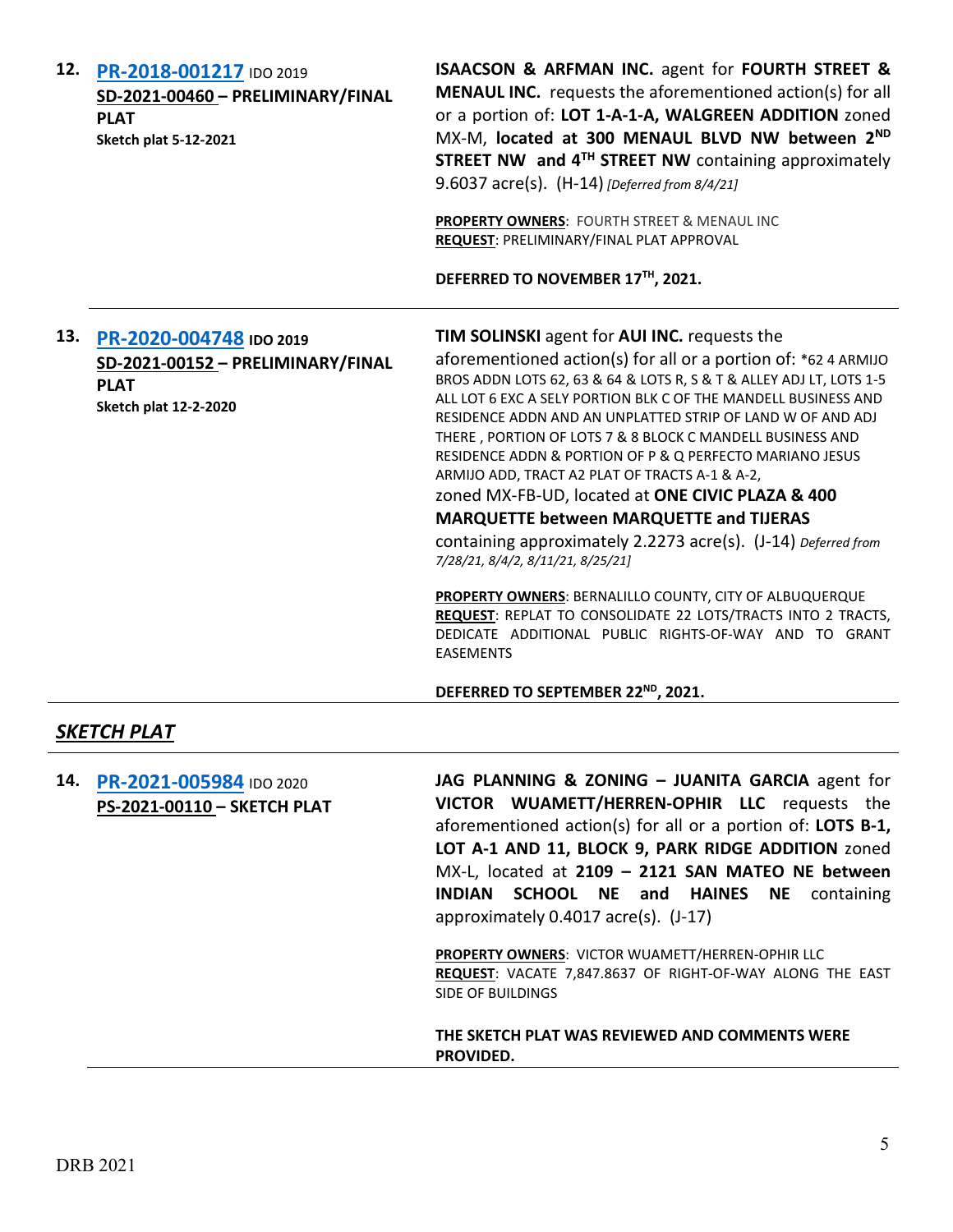| 15. PR-2021-005980 IDO 2020<br>PS-2021-00109 - SKETCH PLAT | <b>ANTONIO A. RIVERA</b> requests the aforementioned action(s)<br>for all or a portion of: LOTS 13 THRU 16 BLOCK 8, JOHN<br>BARON BURG PARK zoned R1-A, located on 22 <sup>ND</sup> ST NW<br>between ASPEN and I-40 containing approximately 0.3214<br>$\arccos(5)$ . (H-13)                                                                                                                                |
|------------------------------------------------------------|-------------------------------------------------------------------------------------------------------------------------------------------------------------------------------------------------------------------------------------------------------------------------------------------------------------------------------------------------------------------------------------------------------------|
|                                                            | <b>PROPERTY OWNERS: SCOTT SHAROT &amp; DALE HARRIS</b><br>REQUEST: REPLAT EXISTING 4 LOTS INTO 2 LOTS, PROPOSED REPLAT<br>WILL ELIMINATE CURRENT ENCROACHMENT OF EXISTING HOUSE ON<br>ONE OF THE LOTS AND WILL CREATE A SINGLE LOT FOR THE HOUSE,<br>WITH COMPLIANT SETBACK CONDITIONS                                                                                                                      |
|                                                            | SKETCH PLAT COMMENTS WERE SENT TO THE APPLICANT.                                                                                                                                                                                                                                                                                                                                                            |
| 16. PR-2021-005978 IDO 2020<br>PS-2021-00108 - SKETCH PLAT | ARCH + PLAN LAND USE CONSULTANTS agent for GARY<br><b>SMITH</b> requests the aforementioned action(s) for all or a<br>portion of: TRACT A, LANDS OF RAY GUTIERREZ zoned MX-<br>T, located at 2505 6TH ST NW between MENAUL BLVD and<br><b>TOWNER AVE</b> containing approximately 0.113 acre(s).<br>$(H-14)$<br><b>PROPERTY OWNERS: GARY SMITH</b><br>REQUEST: REPLAT TO ACQUIRE PUBLIC RIGHT OF WAY DUE TO |
|                                                            | <b>ENCROACHEMENTS</b>                                                                                                                                                                                                                                                                                                                                                                                       |
|                                                            | THE SKETCH PLAT WAS REVIEWED AND COMMENTS WERE<br>PROVIDED.                                                                                                                                                                                                                                                                                                                                                 |
| 17. PR-2020-004086 IDO 2020<br>PS-2021-00107 - SKETCH PLAT | ARCH + PLAN LAND USE CONSULTANTS agent for TITAN<br>HD LLC/AMERICUS LLC requests the aforementioned<br>action(s) for all or a portion of: TRACTS 1 & 2, THE<br>FOOTHILLS zoned RM-H/MX-L, located at TRAMWAY BLVD<br>NE between SAN ANTONIO DR and ACADEMY RD<br>containing approximately 24.1690 acre(s). (E-22)                                                                                           |
|                                                            | PROPERTY OWNERS: TITAN HD LLC/AMERICUS LLC<br><b>REQUEST: INTERIOR LOT LINE ADJUSTMENT (2 LOTS INTO 2 LOTS)</b>                                                                                                                                                                                                                                                                                             |
|                                                            | THE SKETCH PLAT WAS REVIEWED AND COMMENTS WERE<br>PROVIDED.                                                                                                                                                                                                                                                                                                                                                 |